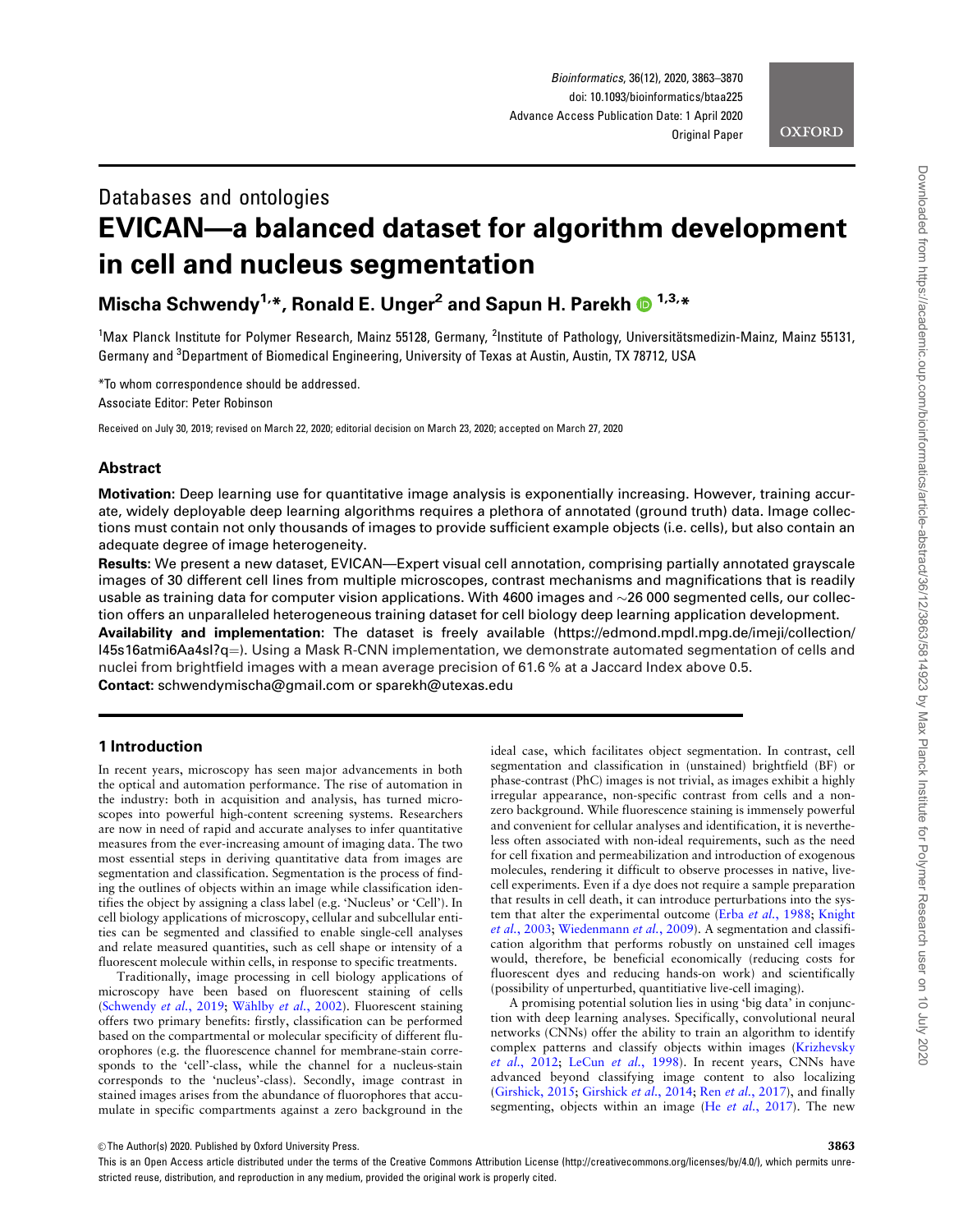possibilities provided by CNNs have influenced a broad range of engineering and scientific fields, such as autonomous driving ([Bojarski](#page-6-0) et al.[, 2016\)](#page-6-0), face recognition ([Schroff and Philbin, 2015\)](#page-7-0) and cancer detection (Esteva et al.[, 2017\)](#page-6-0). CNNs have also begun to have an impact in cell biology as demonstrated by two very recent deep learning approaches to predict cellular architecture using a trained CNN. [Christiansen](#page-6-0) et al. (2018) trained a deep neural network for in silico prediction of fluorescent labels, such as nucleus-, membrane- and axon-staining. Their algorithm used several BF or PhC microscopic slices of varying z-depth to generate a predicted maximum-intensity projected fluorescent image (single plane). Another approach by [Ounkomol](#page-7-0) et al. (2018) achieved 3D fluorescent label prediction from 3D confocal stacks. Prediction of fluorescent labels is a powerful tool in cell microscopy but is not the same a single-cell quantification within images, for which appropriate segmentation steps are required. CNNs have also been applied for cell segmentation as first demonstrated by [Ronneberger](#page-7-0) et al. (2015).

A major drawback of CNNs, however, is their need for massive amounts of annotated data. Annotated image collections for everyday-scene analysis exceed 100 000, or even 1 000 000 images (Deng et al.[, 2009](#page-6-0)). For instance, the Common objects in context (COCO) dataset (Lin et al.[, 2014\)](#page-6-0), a popular collection of images for the training of segmentation algorithms, contains more than 330 000 images with more than 2.5 million labeled instances of 91 different classes. Such large collections are needed to provide the CNN architecture with sufficient exemplary structures to create appropriate filters and thereby identify objects in images correctly. An adequate dataset is not only a question of size but also of heterogeneity, as a dataset needs to capture (instrument- and object-specific) image and shape variations to it to be generally applicable. In cell biology applications of microscopy, images vary by factors, such as light intensity, magnification, contrast, and uneven illumination. Additionally, objects within the images (cells, nuclei, granules, etc.) are highly heterogeneous entities that adopt various forms and sizes, e.g. cell shape can change from the 'fried egg' appearance to an elongated form under various stimuli. Low image heterogeneity in a dataset, e.g. by training on a single imaging setup can result in a need to retrain the resulting algorithm before usage with other imaging equipment ([De Fauw](#page-6-0) et al., 2018).

To our knowledge, most databases used for CNN approaches for cell biology applications are limited in terms of image heterogeneity such that images often come from a single setup, using the same objective, and exhibit limited variation in terms of cell types. To increase the ability for computer vision experts to develop image segmentation and quantitative image processing using CNNs that are applicable to more types of cells and microscopy conditions, we assembled a collection of more than 4600 images of 30 cell lines, acquired on 4 separate microscopy setups in three different laboratories with 9 different objectives having magnifications ranging from  $10\times$  to  $40\times$ . Cellular outlines and nuclei in our dataset were segmented manually by cell culture experts against fluorescently stained images. To our knowledge, this represents the first freely available, large-scale segmented dataset with more than 20 cell lines in the cell culture sector. With this new dataset, we hope to help close the gap between cell biologists and computer scientists, as it provides access to biological data specifically prepared for training of computer vision algorithms. As a proof-of-principle, we also trained a segmentation and classification algorithm on our dataset and achieved an average precision (AP) of 61.6% for intersection over union (IoU) scores above 0.5.

# 2 Materials and methods

#### 2.1 Cell culture

All cells were maintained at 37°C, 90% relative humidity and 10 U/ml Penicillin/Streptomycin (Gibco) added to the respective medium. A complete list of used cell lines together with media and indicated culture supplements, such as fetal calf serum (FCS) and nonessential amino acids (NEAA), is given in [Table 1.](#page-2-0) At 24 h before imaging, cells were seeded into 96-well plates (Cellstar, Gibco;

Screenstar, Greiner Bio-One) at 30%, 50% and 100% confluency. After incubation, cells were fixed with 4% para-formaldehyde in phosphate-buffered saline (PBS) for 10 min. Prior to imaging, cell membranes were stained with 0.01% CellMask Orange (Thermo Fisher Scientific) in PBS, and nuclei were stained with 1 ug/ml DAPI (Thermo Fisher Scientific) in PBS for 20 min at  $37^{\circ}$ C. Cells were subsequently washed with PBS three times prior to imaging.

#### 2.2 Imaging

#### 2.2.1 Image acquisition

Image acquisition was performed on four different microscope setups: Opera Phenix (Perkin Elmer), AF7000 (Leica), IX81 (Olympus) and Biorevo BZ-9000 (Keyence). [Table 2](#page-2-0) summarizes the microscopy platforms as well as objectives used in this work.

#### 2.2.2 Image annotation and dataset assembly

BF or PhC microscopy images were merged with region-matched fluorescence images of the nucleus and membrane to facilitate recog-nition of nuclei and cell borders using FIJI® ([Schindelin](#page-7-0) et al., 2012). Cell culture experts and supervised personnel annotated 3–10 cells (on average 5.70 per image) and nuclei (on average 5.72 per image) within each image via the process depicted in [Figure 1](#page-3-0). To reduce human bias, cells and nuclei for annotation were picked at random by one of seven annotators. Need for corrections of the segmentation masks by the lead author was extremely rare (estimated at  $\langle 0.5\% \rangle$ . For more detailed information on comparability between trained and untrained annotators, we refer the reader to work by [Hughes](#page-6-0) et al. (2018). The final dataset contained three subsets:

- 1. Training dataset: 4464 images [3714 partially annotated; 750 background (blank) images; 42 317 instances]
- 2. Validation dataset: 1176 images [926 partially annotated; 250 background (blank) images; 10 642 instances]
- 3. Evaluation dataset: 98 images (fully annotated; 3222 instances). In total, 52 959 instances were segmented in the 4640 partially annotated images of the training and validation datasets. All annotations were exported as JavaScript Object Notation (JSON) document with IDs referring to the BF or PhC version of the original image, segmentations as x, y-polygons and category-IDs indicating cellular entity or nucleus. The export format was chosen to fit COCO annotation style to ensure maximal accessibility for modern machine-learning training. The dataset is available under a CC-BY license to allow far-ranging use. We encourage scientists to more annotations to the training and validation subsets and therefore supplied segmentation masks and raw images. The complete collection of dataset and annotation documents is provided under https://edmond.mpdl.mpg.de/imeji/collection/  $145s16atmi6Aa4sI?q=$ .

## 2.3 Convolution neural network training and evaluation 2.3.1 Classifier training

Training our detection and segmentation algorithm was performed on a Mask R-CNN implementation, previously released under an MIT license by Matterport Inc. ([Mask R-CNN implementation by](#page-7-0) [Matterport Inc., 2018](#page-7-0), [https://github.com/matterport/Mask\\_](https://github.com/matterport/Mask_RCNN) [RCNN\)](https://github.com/matterport/Mask_RCNN). In this implementation, the Mask R-CNN approach is executed using the open-source Tensorflow and Keras libraries. As images were acquired on a variety of optical setups and with different cameras, all images were automatically adjusted to a size of  $1024\times024$  pixels, with zero padding in cases where the raw image files were smaller by the Mask R-CNN implementation. We used a modification of the training scheme published previously by [Johnson \(2018\).](#page-6-0) Briefly, a Resnet-101 feature pyramid network model with 101 layers organized in five stages was employed as the backbone; weights were initialized with pre-trained weights on the COCO dataset; training was performed for 52 epochs. A total of 40 epochs were used to train the so-called network heads, 8 epochs for layers 4 and above  $(4+)$ , and 4 epochs for training of all layers [for more information on the network architecture, we refer the reader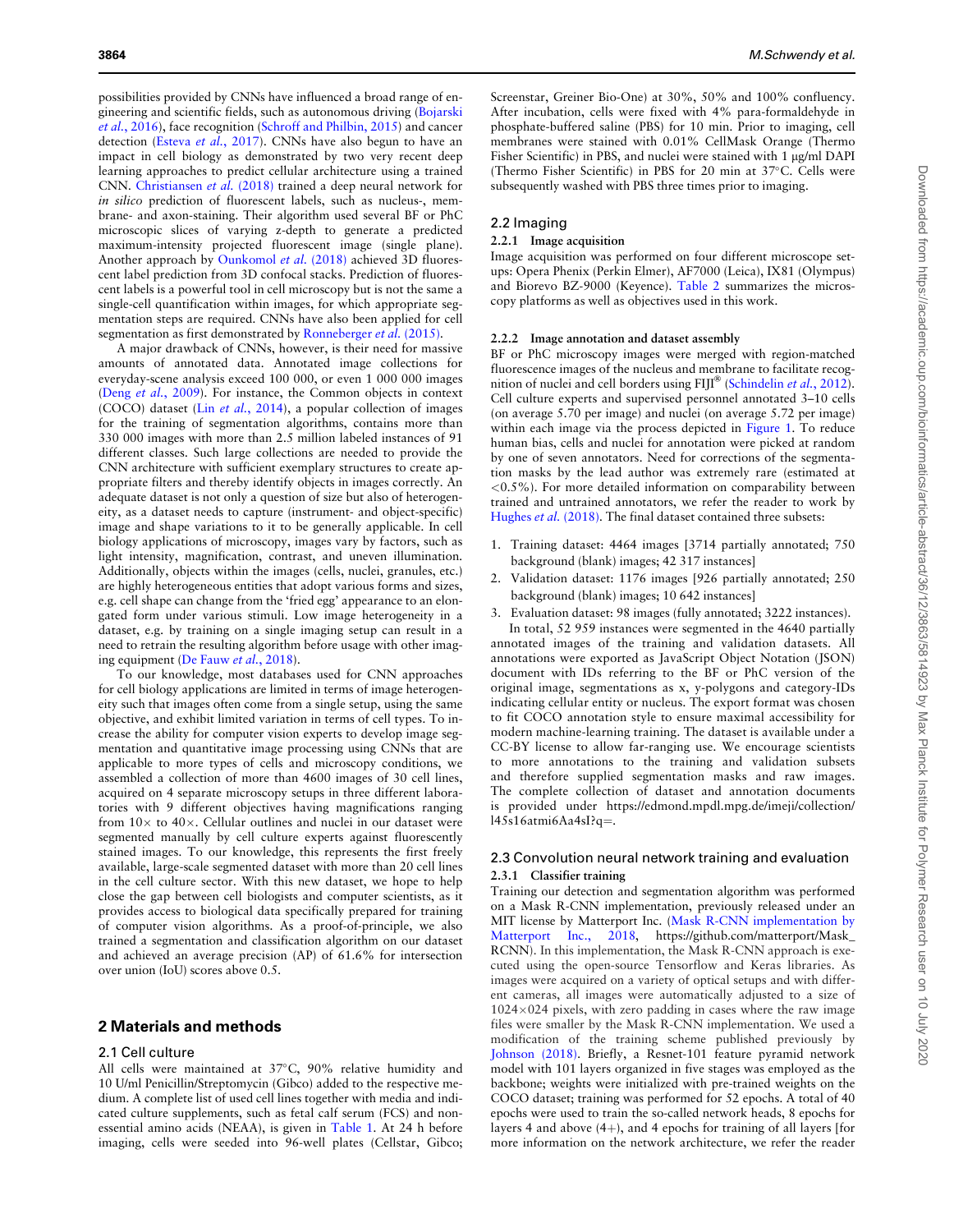<span id="page-2-0"></span>

| Table 1. Cell lines represented in the EVICAN dataset |  |
|-------------------------------------------------------|--|
|-------------------------------------------------------|--|

| No | Cell line         | Species | <b>Tissue</b>                                                  | Type                       | Medium         | FCS $(\%$ in<br>medium) | <b>NEAA</b><br>added | Code                        |
|----|-------------------|---------|----------------------------------------------------------------|----------------------------|----------------|-------------------------|----------------------|-----------------------------|
| 1  | Colo 320          | Human   | Colon                                                          | Colon adenocarcinoma       | <b>RPMI</b>    | 10                      | $\mathbf x$          | ACC 144 (DSMZ)              |
| 2  | SW-480            | Human   | Colon                                                          | Colorectal adenocarcinoma  | <b>RPMI</b>    | 10                      | $\mathbf x$          | CCL-228 (ATCC)              |
| 3  | HT-29             | Human   | Colon                                                          | Colorectal adenocarcinoma  | <b>RPMI</b>    | 10                      | $\mathbf x$          | HTB-38 (ATCC)               |
| 4  | Caco-2            | Human   | Colon                                                          | Colorectal adenocarcinoma  | <b>EMEM</b>    | 20                      | a                    | HTB-37 (ATCC)               |
| 5  | DLD-1             | Human   | Colon                                                          | Colorectal adenocarcinoma  | <b>RPMI</b>    | 10                      | $\mathbf x$          | CCL-21 (ATCC)               |
| 6  | <b>HCT116</b>     | Human   | Colon                                                          | Colorectal carcinoma       | <b>RPMI</b>    | 10                      | $\mathbf x$          | CRL-247 (ATCC)              |
| 7  | <b>RKO</b>        | Human   | Colon                                                          | Colon carcinoma            | <b>EMEM</b>    | 20                      | $\mathbf{a}$         | CRL-2577 (ATCC)             |
| 8  | <b>T47D</b>       | Human   | Mammary gland                                                  | Ductal carcinoma           | <b>RPMI</b>    | 10                      | $\mathbf{x}$         | $HTB-133$ (ATCC)            |
| 9  | SK-BR-3           | Human   | Mammary gland<br>(derived from<br>pleural effusion)            | Adenocarcinoma             | <b>RPMI</b>    | 10                      | $\mathbf x$          | HTB-30 (ATCC)               |
| 10 | MDA-MB-231 Human  |         | Mammary gland<br>(derived from<br>pleural effusion)            | Adenocarcinoma             | <b>RPMI</b>    | 10                      | $\mathbf x$          | HTB-26 (ATCC)               |
| 11 | MCF-7             | Human   | Mammary gland                                                  | Adenosarcoma               | <b>RPMI</b>    | 10                      | $\mathbf x$          | HTB-22 (ATCC)               |
| 12 | 786-O             | Human   | Kidney                                                         | Renal cell adenocarcinoma  | <b>RPMI</b>    | 10                      | $\mathbf x$          | CRL-1932 (ATCC)             |
| 13 | 769 <sub>p</sub>  | Human   | Kidney                                                         | Renal cell adenocarcinoma  | <b>RPMI</b>    | 10                      | $\mathbf x$          | CRL-1933 (ATCC)             |
| 14 | <b>ACHN</b>       | Human   | Kidney                                                         | Renal cell adenocarcinoma  | <b>EMEM</b>    | 20                      | a                    | CRL-1611 (ATCC)             |
| 15 | CAKI-2            | Human   | Kidney                                                         | Clear-cell carcinoma       | <b>RPMI</b>    | 10                      | $\mathbf x$          | HTB-47 (ATCC)               |
| 16 | $PC-3$            | Human   | Prostate                                                       | Adenocarcinoma             | 50/50 RPMI/F12 | 10                      | $\mathbf x$          | $CRL-1435(ATCC)$            |
| 17 | <b>LNCaP</b>      | Human   | Prostate                                                       | Carcinoma                  | <b>RPMI</b>    | 10                      | $\mathbf x$          | ACC 256 (DSMZ)              |
| 18 | DU-145            | Human   | Prostate (derived<br>from metastatic site<br>in brain)         | Carcinoma                  | <b>RPMI</b>    | 10                      | $\mathbf{x}$         | HTB-81 (ATCC)               |
| 19 | SH-SY5Y           | Human   | Bone marrow<br>neuroblastoma                                   | Neuroblastoma              | <b>DMEM</b>    | 20                      | $\mathbf x$          | <b>CRL-2266 (ATCC)</b>      |
| 20 | $MG-63$           | Human   | Bone                                                           | Osteosarcoma               | <b>EMEM</b>    | 20                      | a                    | CRL-1427 (ATCC)             |
| 21 | HeLa              | Human   | Cervix                                                         | Adenocarcinoma             | <b>DMEM</b>    | 10                      | $\mathbf x$          | CCL-2 (ATCC)                |
| 22 | HT-1080           | Human   | Connective tissue                                              | Fibrosarcoma               | <b>DMEM</b>    | 10                      | $\mathbf x$          | CCL-121 (ATCC)              |
| 23 | NIH/3T3           | Mouse   | Embryo                                                         | Fibroblast                 | <b>DMEM</b>    | 10                      | $\mathbf x$          | $CRL-1658(ATCC)$            |
| 24 | RAW 264.7         | Mouse   | Ascites (Abelson<br>murine leukemia<br>virus-induced<br>tumor) | Macrophage                 | <b>DMEM</b>    | 10                      | $\mathbf x$          | TIB-71 (ATCC)               |
| 25 | <b>HEL 299</b>    | Human   | Lung                                                           | Fibroblast                 | <b>DMEM</b>    | 10                      | $\mathbf x$          | CCL-137 (ATCC)              |
| 26 | FaDu              | Human   | Pharynx                                                        | Squamous cell carcinoma    | <b>DMEM</b>    | 10                      | $\mathbf x$          | HTB-43 (ATCC)               |
| 27 | MCC <sub>26</sub> | Human   | Skin                                                           | Merkel carcinoma from skin | <b>DMEM</b>    | 10                      | $\mathbf x$          | 10092304 (Sigma<br>Aldrich) |
| 28 | C2C12             | Mouse   | Muscle                                                         | Myoblast                   | <b>RPMI</b>    | 10                      | $\mathbf x$          | CRL-1772 (ATCC)             |
| 29 | CHO-K1            | Hamster | Ovary                                                          | Epithelium                 | F12            | 10                      | $\mathbf x$          | CCL-61 (ATCC)               |
| 30 | hMSC              | Human   | Bone marrow                                                    | Mesenchymal stem cells     | <b>DMEM</b>    | 10                      | $\mathbf x$          | $PT-2501$ (Lonza)           |

|  |  | <b>Table 2.</b> Microscopes and objectives used for image acquisition |  |  |
|--|--|-----------------------------------------------------------------------|--|--|
|  |  |                                                                       |  |  |
|  |  |                                                                       |  |  |
|  |  |                                                                       |  |  |

| Microscope                  | Objective               | Contrast mode |
|-----------------------------|-------------------------|---------------|
| Opera Phenix (Perkin Elmer) | $10\times/0.3$ (air)    | ВF            |
|                             | $20 \times 70.4$ (air)  | ВF            |
|                             | $40\times/1.1$ (water)  | ВF            |
| $IX81$ (Olympus)            | $10\times/0.3$ (air)    | PhC           |
|                             | $20 \times 70.4$ (air)  | PhC           |
| AF 7000 (Leica)             | $10\times/0.3$ (air)    | PhC           |
|                             | $20 \times 70.4$ (air)  | PhC           |
| Biorevo BZ-9000 (Keyence)   | $10\times/0.3$ (air)    | PhC           |
|                             | $20 \times 70.45$ (air) | PhC           |

to He et al[. \(2016\)](#page-6-0) and He et al. [\(2017\)\]](#page-6-0). The learning rate for weight adjustment during training was set to an initial value of  $0.001$  at the start of heads, as well as  $4+$  layer training; this value was decreased by 50% after 20 epochs for heads training and after 4 epochs for  $4+$  layer training, respectively. For end-to-end training after epoch 48, we decreased the learning rate to 10% of the original value and after an additional 2 epochs, decreased it to 5% of the original value. All training steps were carried out on a desktop PC with an Intel Core i7-6700 CPU with four 3.4 GHz processors and 50 GB RAM for a full process duration of 31 days. No GPUs were used in our implementation. The code used to train the classifier is available at [https://github.com/MischaSchwendy/EVICAN-MRCNN.](https://github.com/MischaSchwendy/EVICAN-MRCNN)

#### 2.3.2 Classifier segmentation evaluation

The evaluation was performed on 98 fully annotated BF and PhC images that were removed and kept separate from the training data. According to the image quality characteristics summarized in [Table 3](#page-3-0), we categorized each evaluation image into one of three difficulty classes.

The three resulting evaluation datasets are intended to assess the capabilities of the trained classification-segmentation algorithm under varying imaging conditions. To guarantee accuracy of the ground truth masks, all annotations for quantitative comparison were generated on fluorescently stained images.

Classification performance was evaluated according to the average precision (AP) metric. Predicted instances co-localized with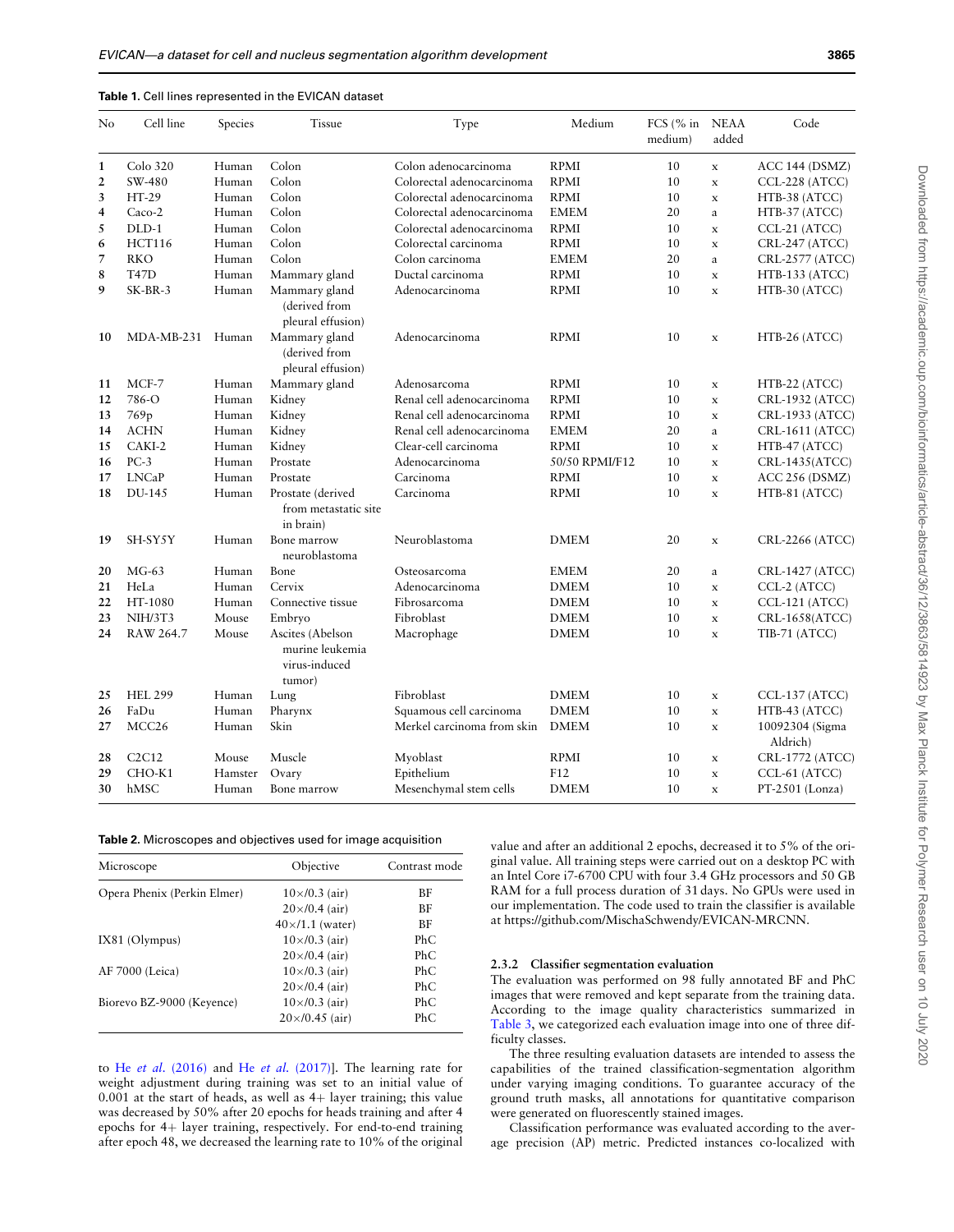<span id="page-3-0"></span>corresponding ground truth instances were counted as true positives when exhibiting intersection over union (IoU) scores above a certain threshold. We monitored AP at IoU thresholds above 0.5  $AP_{0.5}$ ) and  $0.75$  (AP<sub>0.75</sub>) and report averaged values over all evaluation images. Additionally, a cumulative AP was computed, where the IoU threshold was incrementally increased from 50% to 95% in 5% steps, and the precision per image averaged over each step.

# 3 Results

#### 3.1 Dataset curation

We assembled a dataset consisting of more than 4600 partially segmented BF and PhC microscopy images using several different microscopy setups. Up to 10 cellular and nuclear outlines were segmented per image, respectively, with a per image average of 11.4 total instances. As depicted in Figure 1, the pipeline we established for dataset production was to overlay PhC (or BF) microscopy images (Fig. 1a) with fluorescent channels from membrane and/or nucleus staining. Regarding the images in Figure 1c, the ratio of annotated instances to true instances within the image declined with lower magnification since more cells were included in the lower magnification images. Manual annotation was executed and validated by experienced cell biologists, which—while being quite



Fig. 1. Dataset preparation pipeline. (a) Acquisition of BF and PhC microscopy images from various microscopes at different magnifications. (b) Overlay images of fluorescent nuclei and membrane, where available. (c) Manual segmentation of cell bodies (red) and nuclei (blue) were saved as binary masks and transformed into the COCO segmentation format. (Color version of this figure is available at Bioinformatics online.)

| Table 3. Quality characteristics of evaluation datasets |  |
|---------------------------------------------------------|--|
|---------------------------------------------------------|--|

| <i>Bioinformatics</i> online.)                                 | sions produced in (a)                                                               | (ID, class and polygon). All text information is referred to the grayscale image ver- |
|----------------------------------------------------------------|-------------------------------------------------------------------------------------|---------------------------------------------------------------------------------------|
| <b>Table 3.</b> Quality characteristics of evaluation datasets |                                                                                     |                                                                                       |
| Evaluation dataset                                             | Cellular appearance (in PhC or BF)                                                  | Image quality, contrast mechanism                                                     |
| Difficulty 1<br>33 images, 1084 instances                      | 2D cell growth, few cell-cell contacts, clear-cell<br>outlines, most nuclei visible | All cells in focus, most often PhC                                                    |
| Difficulty 2 33 images, 1036 instances                         | 2D cell growth, several cell-cell contacts, most cell                               | Cells minimally defocused, mixed BF and PhC                                           |

outlines visible, few nuclei visible

colony formations, nuclei often invisible without

Difficulty 3 32 images, 1102 instances Occasional 3D growth, many cell–cell contacts/

staining

laborious—was the only way to guarantee human-level accuracy for all images.

Annotated images and corresponding grayscale versions (i.e. BF and PhC images) were compiled to a dataset consisting of a text file and an image collection in JPEG-format (Fig. 2). Manual annotations (i.e. segmentations) performed on corresponding stained overlay images were transformed into polygons (i.e. 'X1, Y1; X2, Y2;...; Xn, Yn') and saved together with image and object information, in a JSON text file. While annotations were performed on stained images, the information saved in the text file referred to the assembled PhC/BF image collection. Referring to the BF and PhC images for classifier training was necessary to ensure the usability of the resulting computer vision algorithms for unstained cell images after training on this dataset. Fluorescently stained images were not included in the compiled dataset.

[Figure 3a](#page-4-0) shows the number of images for each cell line, with the majority containing >100 images. We provide two datasets in the COCO annotation format: the EVICAN2-version with two classes: 'cell' and 'nucleus', and the EVICAN60-version with nuclei and cells classified for each cell line, respectively, resulting in 60 class labels. As [Figure 3b](#page-4-0) shows, we achieved a highly homogeneous distribution of nucleus and cell instances across nearly all cell lines. For most classes in the EVICAN60-version, we provide  $\sim$ 1000 instances; for the cell and nucleus class in EVICAN2, we exceeded 26 000 instances per class. [Figure 3c](#page-4-0) shows the moderate underrepresentation of PhC images in our dataset, which as described later, contributes to less prominent feature observability due to reduced contrast in BF compared to PhC images. Additional to the COCO-format annotations, we provide all masks as binary images with format 'imageID\_cellline.jpg' to offer freedom for developers and researcher not using COCO-like datasets. The complete collection of images,



lected in a large-scale image collection. (b) Manual annotations (cell and nucleus segmentations) were transformed into polygons and saved in a JSON file. The compiled text file included information about images (ID, size and name) and objects

Frequently defocused, mainly BF images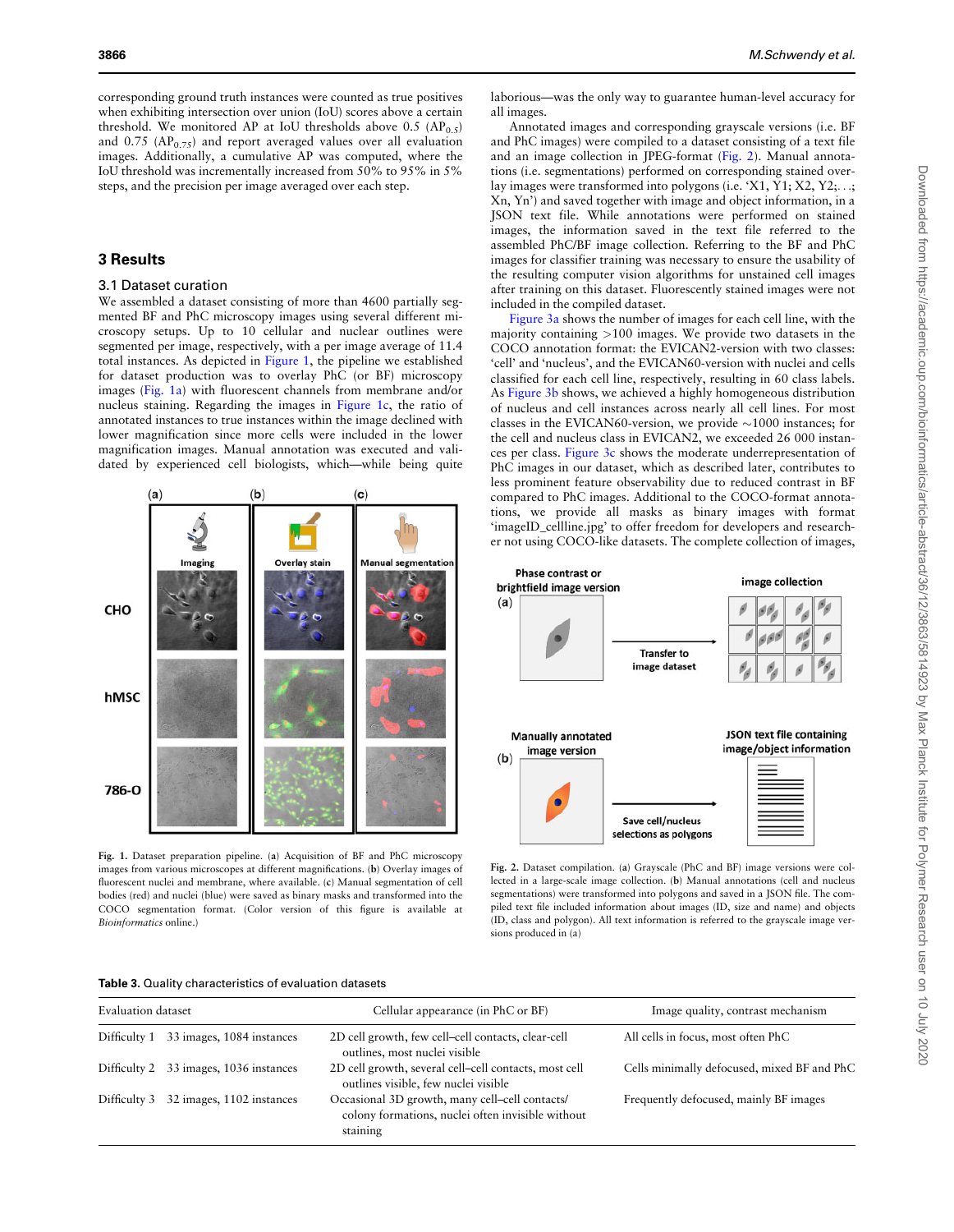<span id="page-4-0"></span>



Fig. 3. Overview of the EVICAN dataset. (a) Number of images per cell line, (b) numbers of instances per category in the dataset, and (c) relative number of images for BF and PhC imaging in the dataset

masks and annotation documents is available at: [https://edmond.](https://edmond.mpdl.mpg.de/imeji/collection/l45s16atmi6Aa4sI?q=) [mpdl.mpg.de/imeji/collection/l45s16atmi6Aa4sI?q](https://edmond.mpdl.mpg.de/imeji/collection/l45s16atmi6Aa4sI?q=)=.

#### 3.2 Comparison to other segmented cell datasets

The EVICAN dataset generated above was compared to four other commonly used cell biology segmentation datasets:

- 1. The Allen Cell Explorer dataset [[Allen Institute for Cell Science,](#page-6-0) [Allen Cell Explorer data,](#page-6-0) 2019, [https://www.allencell.org/data](http://www.allencell.org)[downloading.html#DownloadImageData\)](http://www.allencell.org); [Roberts](#page-7-0) et al., 2017]: a collection of  $\sim$ 39 000 manually curated cells in  $\sim$ 18 000 confocal 3D z-stacks (Personal correspondence with [Nathalie](#page-7-0) [Gaudreault, Associate Director Microscopy Pipeline, 2019](#page-7-0)). Transmitted light images, as well as manually curated segmentation masks for 12 cellular components, are provided.
- 2. The total number of PhC and DIC microscopy images of cell lines from the International Symposium on Biomedical Imaging (ISBI) cell-tracking challenges from 2014 and 2015: containing 6 time-lapse microscopy recordings, with 56 annotated frames of 3 cell types (HeLa, pancreatic stem cells and U373 cells) ([Ronneberger](#page-7-0) et al., 2015; [Ulman](#page-7-0) et al., 2017).
- 3. Three combined datasets of PhC images by [Gurari](#page-6-0) et al. (2015): 151 partially segmented images of 3 cell lines (fibroblasts, rabbit smooth muscle cells and rat smooth muscle cells).
- 4. All DIC microscopy images of cell lines from the Broad Bioimage Benchmark Collection (BBBC) (Ljosa et al.[, 2012](#page-7-0)): 65 fully segmented images for 2 cell lines: CHO and red blood cells.

In comparing datasets, the size, i.e. the number of images and segmented instances/cells, as well as heterogeneity was reviewed. The heterogeneity of a dataset should ideally reflect object- and instrument-specific variations to be complete. To account for object- (i.e. cell) specific variations, we assessed the number of cell lines included in a dataset, as well as cellular structures (e.g. cell, nucleus, and actin) annotated in a dataset: object variation=# cell lines $\times$ # cell structures. For instrument-specific variations, we checked for the

| <b>Table 4.</b> Number of images and segmented cells in the five com- |  |  |  |  |
|-----------------------------------------------------------------------|--|--|--|--|
| pared datasets                                                        |  |  |  |  |

|                      |                | EVICAN Allen cell explorer ISBI Gurari BBBC |     |      |                |
|----------------------|----------------|---------------------------------------------|-----|------|----------------|
| Images               | 4640           | $\sim$ 18 000                               | 56  | 1.51 | 65             |
| Segmented cells      | 26428          | $\sim$ 39 000                               | 899 | 151  | 995            |
| Cell lines           | 30             |                                             | 3   | 3    | $\overline{2}$ |
| Cell structures      | 2              | 12                                          |     |      |                |
| Magnifications       | 3              | 1                                           | 3   | 2    | $\mathfrak{D}$ |
| Microscope models    | $\overline{4}$ |                                             | 3   |      | 1 <sup>a</sup> |
| Contrast mechanisms  | $\overline{2}$ |                                             | 2   |      |                |
| Object variation     | 60             | 12                                          | 3   | 3    | $\mathcal{P}$  |
| Instrument variation | 24             |                                             | 18  | 2    |                |

Note: Highest scoring datasets for each category are highlighted in gray. a Potentially more microscope models.

number of different microscope models, magnifications, and contrast mechanisms used in each dataset: instrument variation=# magnifications $\times$ # microscope models $\times$ # contrast mechanisms (Table 4).

In particular, increasing object variation, i.e. 'cell lines' and 'cellular structures', is valuable for algorithm development, as it allows computer scientists to generate multiple classes. For instance, in our EVICAN2 dataset only segmented structures were introduced as classes, i.e. the two classes 'nucleus' and 'cell', while in the EVICAN60 dataset, each cell line and segmented structures were used to form 60 classes (nuclei and cellular outlines specific for each of the 30 cell lines).

Only the Allen Cell Explorer dataset outranks the EVICAN dataset in terms of image number (18 000 versus 4600) and number of segmented cells (39 000 versus 26 400). The ISBI image collection shows a strong instrument-specific variation with multiple objective magnifications, microscope models and contrast mechanisms. In contrast, the Allen Cell Explorer data collection provides a strong object-specific variation, due to the multitude of segmented cellular structures that are available as 3D masks. However, none of the compared image collections achieves a heterogeneity greater than our EVICAN dataset, which offers large image and instance numbers combined with a balanced object and instrument variation. The comparison datasets either provide only a limited number of images (ISBI, Gurari and BBBC) or show limited instrument-specific heterogeneity (Allen Cell Explorer). Limited data and variation within a dataset reduce the robustness of trained algorithms for general use outside of, e.g. the specific imaging system or specific cell lines used in training.

# 3.3 Dataset usage in segmentation analysis

# 3.3.1 Classifier training

As a proof-of-principle demonstration that the EVICAN dataset is useful for deep learning applications, we used the EVICAN2 version to train a deep learning classifier using a modified version of Matterport Inc.'s implementation of Mask R-CNN for image segmentation and object classification. To reduce the influence of unannotated cells on the background class, we prepared our dataset by Gaussian blurring (sigma  $=30$  pixels) everything except for the annotated instances plus an extra 10-pixel border around their outlines. The blurred content in our images was our solution to using partially annotated images and minimizing the incorrect training of the classifier to consider non-segmented cells as a requirement for segmented cells. Additionally, several hundred unblurred background images (having no cells) were included in the training and validation dataset to allow for an appropriate training of the background class. The Mask R-CNN algorithm was then trained as described in Section 2. The trained classifier produced an algorithm for cellular and nuclear detection based on both BF and PhC images.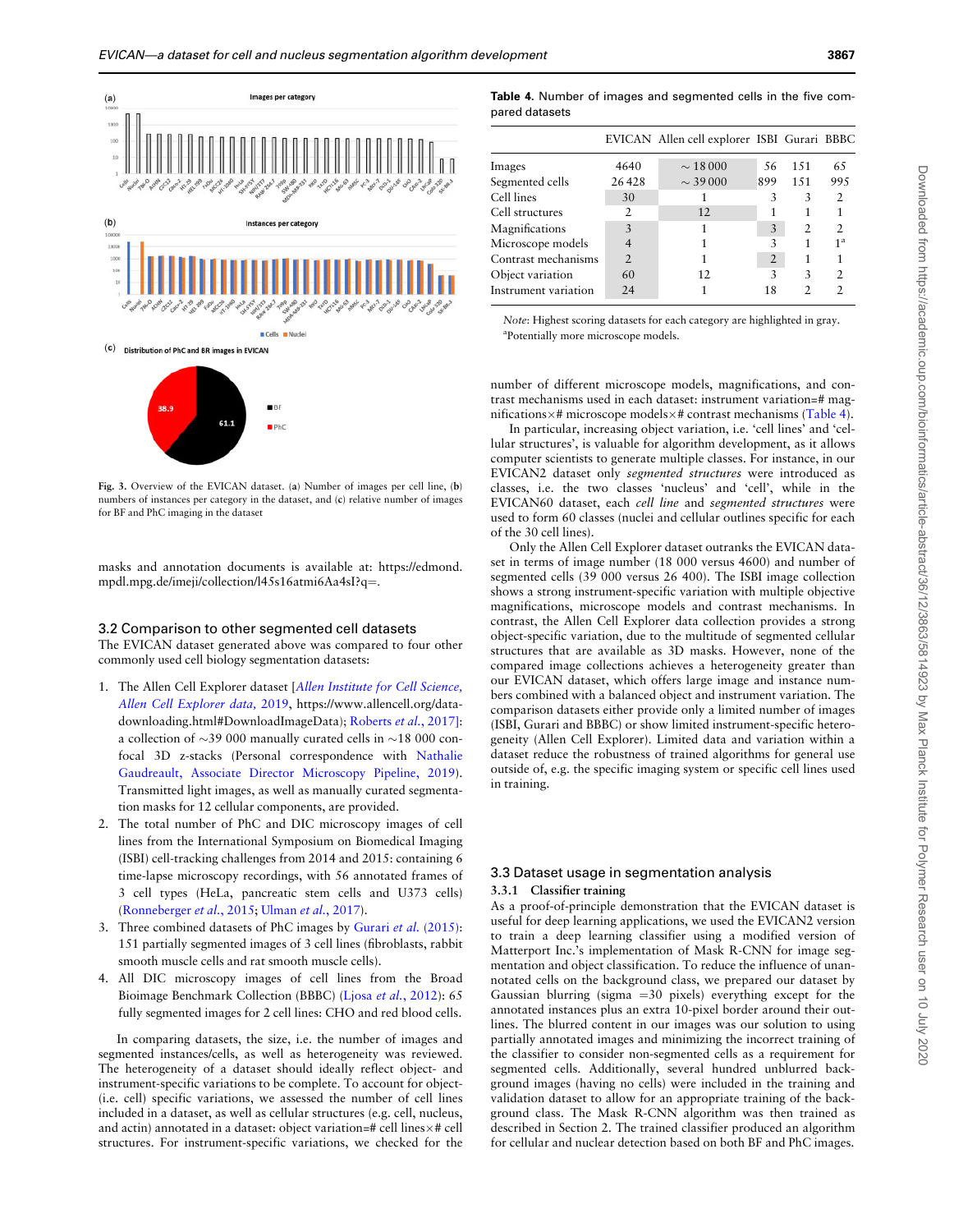#### 3.3.2 Classifier evaluation

We tested our trained algorithm on microscopy image evaluation datasets categorized in three classes of rising difficulty level. AP was computed at IoU thresholds above 0.5 (AP<sub>0.5</sub>), above 0.75 (AP<sub>0.75</sub>), and averaged over thresholds rising from  $AP = 0.5$  to 0.95 in 0.05 steps. All values were averaged over all images within the respective evaluation dataset. Figure 4 shows that with rising difficulty level of the evaluation data and with increased IoU thresholds, AP values decreased, as expected.

When assessing the lowest difficulty evaluation dataset, we achieved an  $AP_{0.5}$  of 0.61. The decreasing AP with increasing IoU thresholds (i.e. scores of  $AP<sub>0.75</sub>$  and AP) indicated that a majority of positive detections in  $AP_{0.5}$  was based on IoU values below 0.75. With the combined annotation of cell bodies and nuclei in one



Fig. 4. AP of our trained algorithm on EVICAN2 evaluation images of three different difficulty levels. All AP values decrease with increasing difficulty and increasing IoU thresholds. Error bars are shown as standard deviation. AP values decrease with increasing difficulty level

dataset, we could also show that it was possible to detect cells and subcellular features mutually in one step. For qualitative assessment, Figure 5a shows exemplary input and output images for our algorithm. It is apparent that the algorithm produces better results on images with higher contrast (i.e. in PhC images, see Fig. 5, left and right columns).

BF images, even with high magnification, often result in incorrect detections or missed cells/nuclei (see Fig. 5, middle column). While other datasets include colored or stained images, EVICAN relies solely on grayscale images, thereby limiting feature dimensionality.

# 4 Discussion

The EVICAN dataset provides a large-scale, multi-class, manually annotated and segmented, mixed BF and PhC microscopy image collection covering a broad range of cell lines (30 adherent cell lines). Training computer vision algorithms on our dataset should enable computer scientists to produce faster and more accurate, and more broadly usable, cell image segmentation and characterization tools using unstained images. This capability has the potential to strongly increase the ability of simple light microscopes to serve as quantitative instruments in cell biology labs. Machine-learning algorithms have been applied before to microscopy images, in part with remarkable success, such as work by [Christiansen](#page-6-0) et al. (2018) and [Ounkomol](#page-7-0) et al. (2018) who predicted fluorescent labels from transmitted light images. However, image processing is still far behind the technology for image acquisition. Despite the massive application of computer vision in other data-intensive sectors like face recognition ([Schroff and Philbin, 2015](#page-7-0)), progress in applying computer vision in cell microscopy has been comparatively slow. We believe that this slow progress is due to the two decoupled sectors: computer scientists usually have no access to a biolab with adequate image acquisition machinery and most biologists lack the knowledge and skills to create or retrain computer vision algorithms. Image collections like the ISBI cell-tracking challenge datasets offer relatively heterogeneous datasets but lack appropriate image numbers. In contrast, the Allen Cell Explorer dataset offers gigantic numbers of



Fig. 5. EVICAN2-trained classifier performance for grayscale image segmentation. Input (a) and output (b) example images for our algorithm. Varying colors indicate individual cell or nucleus segmentations, values (white) denote confidence of each detection (maximum = 1.0; all values above 0.7). Left: SW480 cells, imaged in PhC mode (20 x objective), 100% correctly detected cells; middle: PC3 cells, imaged in BF mode (40× objective), nuclei not or incorrectly detected; right: CHO cells, imaged in PhC mode (20× objective), several false-positive detections. (Color version of this figure is available at Bioinformatics online.)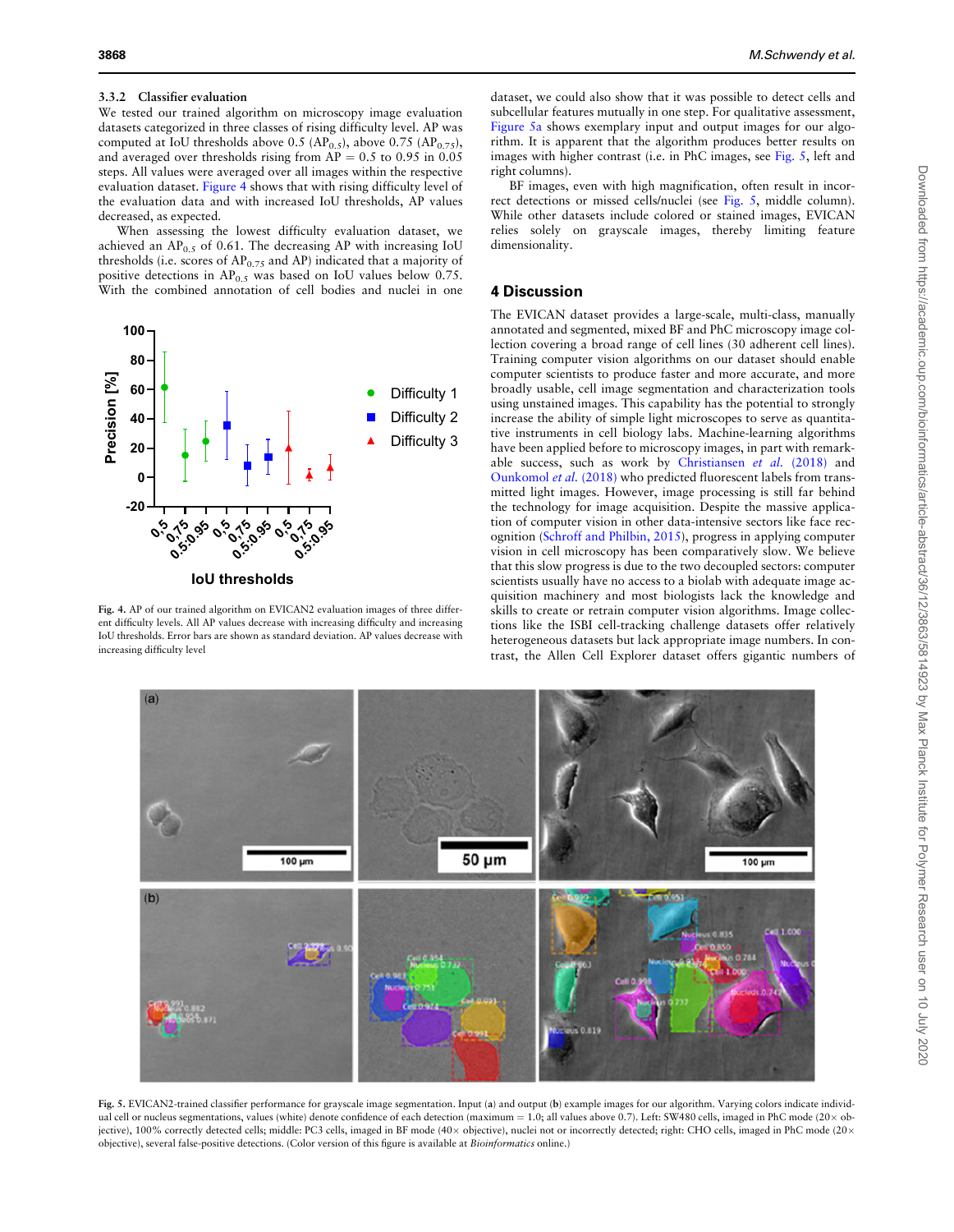<span id="page-6-0"></span>images and instances but lacks image heterogeneity. The scope of the Allen Cell Explorer dataset is to provide confocal z-stacks with a multitude of manually curated cellular structures that allow training of machine-learning algorithms to detect subcellular entities. The limited heterogeneity is a result of the focus on high-throughput experiments on a single-cell line (human-induced pluripotent stem cells), using identical microscope models, and providing the image data from a single objective magnification  $(100\times)$ . We note that an extensively annotated fluorescent dataset of nuclei was recently released by Carpenter and colleagues with 23 165 segmented nuclei as well as an evaluation of deep learning strategies (Caicedo et al., 2019).

The limitations of current state-of-the-art image datasets for cell microscopy leave room for a balanced dataset of sufficient size. We hope to fill this gap by providing computer scientists (and other algorithm developers) with our image collection. We provide two editions of our dataset: EVICAN2 with classes 'nucleus' and 'cell' as well as EVICAN60 with 60 classes for 30 cell lines and their respective nuclei. Additionally, we provide three evaluation datasets accounting for varying image quality. As the dataset is only partially annotated, we encourage scientists and volunteers to add annotations and evaluate how the performance of classifiers changes.

Using the EVICAN2 dataset—with partially annotated images in a pilot machine-learning application for cell and nucleus identification, we generated a classification and segmentation algorithm with an AP up to 61.6% at IoU scores above 0.5. This result demonstrates that training a classifier with our dataset of partially annotated and blurred background images was sufficient to segment cells and nuclei in the (fully annotated) evaluation images with reasonable performance. Other groups have reported more robust results (He et al., 2017; Johnson, 2018). However, these algorithms rely on colored or stained images while EVICAN2 training produced a detection algorithm for unstained, grayscale images. Feature availability is reduced in grayscale images, as one channel is used instead of three, which partially explains the lower performance of resulting detection algorithms. Increasing the number of annotations is likely one way to improve the precision though we cannot speculate on the exact benefit.

The performance of our algorithm was best for the lowest difficulty images in our evaluation dataset. This can be explained with a higher degree of feature presentation in images with few cell–cell contacts, strong contrast (e.g. from PhC), high resolution and betterfocused image conditions. The COCO dataset was designed with object types recognizable by a 4-year old (Lin et al., 2014), while the EVICAN dataset includes cellular outlines and incorporated nuclei, that overlap, share a strong resemblance, and are often challenging to see without staining, even by a trained individual.

Better performance on high resolution and magnification images could arise from higher feature visibility that is lost in lower resolution. PhC images provide higher contrast; features appear more prominently, which facilitates feature detection in the convolutional process. Nevertheless, the limited dimensionality (as a consequence of the grayscale nature of the images) prevents the algorithm from searching for color-encoded features.

# 5 Conclusion

The proof-of-principle use of our dataset in the Mask-RCNN implementation performed adequately with our settings and computational resources, but we strongly encourage the scientific community to add further annotations or use more powerful computational tools to expand the capacity of resulting algorithms and increase segmentation accuracy. We believe that with the right tools (e.g. multi-GPU support) and advanced image augmentation, the EVICAN dataset, particularly the EVICAN60 version, can lead to transformative algorithm developments, similar to that seen in other computer vision fields. Such an algorithm, which is capable of not only segmenting cells and nuclei within an image but also discriminating among cell types in co-cultures would open the door to a new era of highthroughput cell microscopy. All cells in a microscopy field could be adequately measured label-free (i.e. quantification of cell spreading,

elongation, circularity, etc.), multiple cell types in co-cultures could be instantly identified and changes in cell morphology could be e.g. linked to drug treatment or differentiation. We hope computer scientists and computational biologists use our dataset in efforts to achieve this goal.

#### Acknowledgements

We cordially thank our annotators Ravi Dhiman, Evelyn Schwendy, Kevin Kellner, Kevin Machel, Sabine Pütz and Mohamed Afhakama. Support by the IMB Mainz Microscopy Core Facility is gratefully acknowledged, especially from Maria Hanulova and Sandra Ritz who provided technical assistance and training on the Opera Phenix and AF7000 microscopes. We thank Frederik F. Fleissner who provided fruitful discussions.

## Funding

This work was supported by the Max Planck Graduate Center, the Welch Foundation [F-2008-20190330] and the Human Frontiers in Science Program [RGP0045/2018].

Conflict of Interest: none declared.

#### References

- Allen Institute for Cell Science, Allen Cell Explorer data. [https://www.allen](https://www.allencell.org/data-downloading.html#DownloadImageData) [cell.org/data-downloading.html#DownloadImageData](https://www.allencell.org/data-downloading.html#DownloadImageData) (16 April 2019, date last accessed).
- Bojarski,M. et al. (2016) End to end learning for self-driving Cars. arXiv preprint arXiv:1604.07316.
- Caicedo,J.C. et al. (2019) Evaluation of deep learning strategies for nucleus segmentation in fluorescence images. Cytom. Part A, 95, 952–965.
- Christiansen,E.M. et al. (2018) In silico labeling: predicting fluorescent labels in unlabeled images. Cell, 173, 792–803.
- De Fauw,J. et al. (2018) Clinically applicable deep learning for diagnosis and referral in retinal disease. Nat. Med., 24, 1342–1350.
- Deng,J. et al. (2009) ImageNet: a large-scale hierarchical image database. In: IEEE Conference on Computer Vision and Pattern Recognition, Miami, FL, pp. 248–255.
- Dormand,J.R. and Prince,P.J. (1980) A family of embedded Runge–Kutta formulae. J. Comp. Appl. Math., 6, 19–26.
- Erba,E. et al. (1988) DNA damage, cytotoxic effect and cell-cycle perturbation of hoechst 33342 on L1210 cells in vitro. Cytometry, 9, 1–6.
- Esteva,A. et al. (2017) Dermatologist-level classification of skin cancer with deep neural networks. Nature, 542, 115–118.
- Girshick,R. (2015) Fast R-CNN. In: IEEE International Conference on Computer Vision (ICCV), Santiago, pp. 1440–1448.
- Girshick,R. et al. (2014) Rich feature hierarchies for accurate object detection and semantic segmentation. In: IEEE Conference on Computer Vision and Pattern Recognition, Columbus, OH, pp. 580–587.
- Gurari, D. et al. (2015) How to collect segmentations for biomedical images? A benchmark evaluating the performance of experts, crowdsourced non-experts, and algorithms. In: IEEE Winter Conference on Applications of Computer Vision, Waikoloa, HI, pp. 1169–1176.
- He,K. et al. (2016) Deep residual learning for image recognition. In: IEEE Conference on Computer Vision and Pattern Recognition (CVPR), Las Vegas, NV, pp. 770–778.
- He,K. et al. (2017) Mask R-CNN. In: IEEE International Conference on Computer Vision (ICCV), Venice, pp. 2980–2988.
- Hughes,A.J. et al. (2018) Quanti.us: a tool for rapid, flexible, crowd-based annotation of images. Nat. Methods, 15, 587–590.
- Johnson,J. W. (2018) Adapting Mask-RCNN for automatic nucleus segmentation. arXiv preprint arXiv:1805.00500
- Knight, M.M. et al. (2003) Live cell imaging using confocal microscopy induces intracellular calcium transients and cell death. Am. J. Physiol. Cell Physiol., 284, C1083–C1089.
- Krizhevsky,A. et al. (2012) ImageNet classification with deep convolutional neural networks. In: Advances in Neural Information Processing Systems, Stateline, NV, pp. 1097–1105.
- LeCun,Y. et al. (1998) Gradient-based learning applied to document recognition. Proc. IEEE, 86, 2278–2324.
- Lin,T.Y. et al. (2014) Microsoft COCO: Common Objects in Context. Lecture Notes in Computer Science (Including Subseries Lecture Notes in